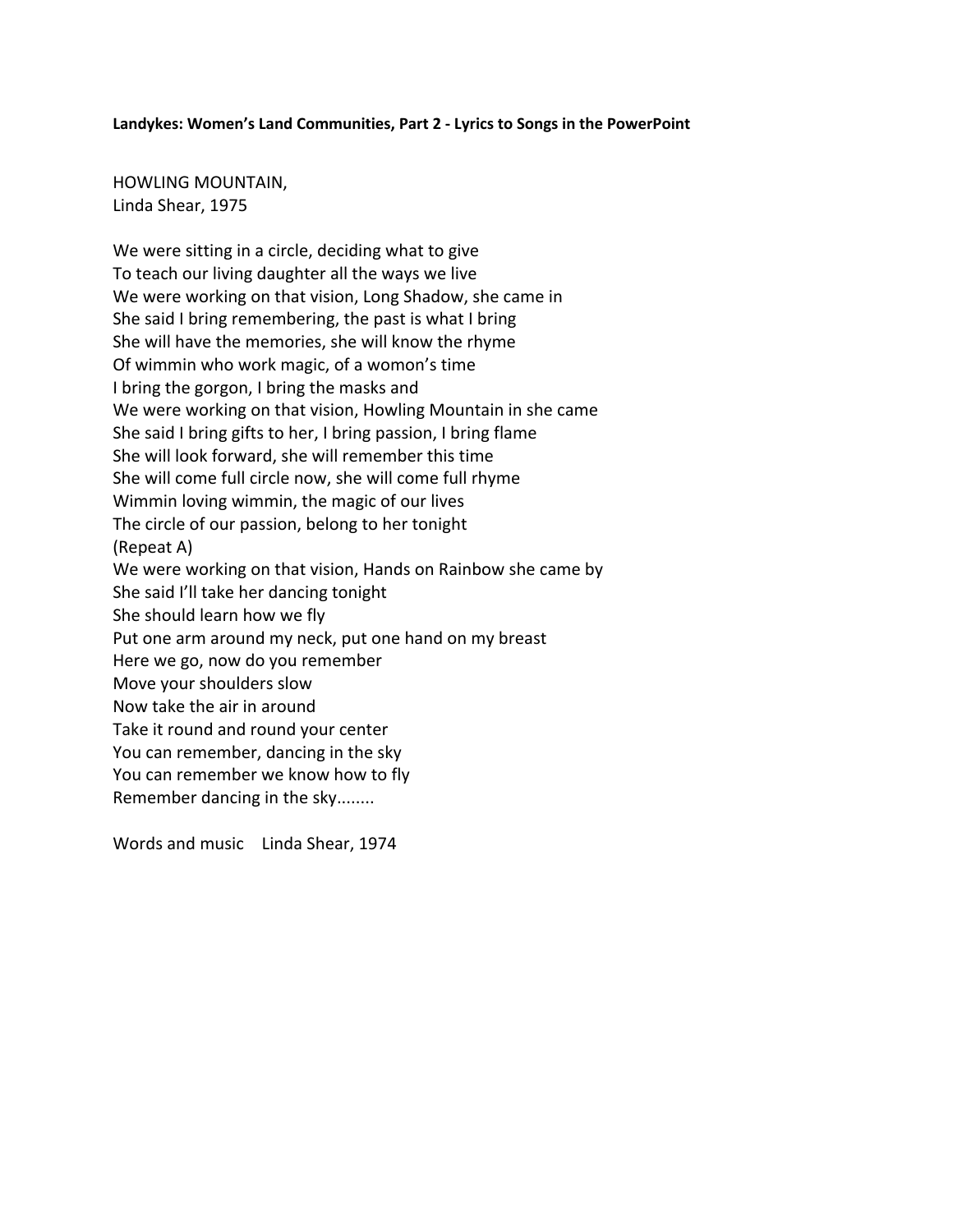## **WE ARE LANDYKE WIMMIN**

*Words and Music by Jae Haggard*

We are Land wimmin, we are Landyke w immin living with the Land. We are Land wimmin, we have landed wimmin<br>always doin'all we can. Dreaming, can-do, candid wimmin Hopeful, calloused, wind-tanned wimmin Giving, growing, wizened wimmin Living hand in hand,

Being all we can.

We are Land wimmin, we are Landyke wimmin living with the Land. We are Land wimmin, we have landed wimmin live with Dykes, birds, trees and sand. Gardening, laughing, weaving wimmin Farm, community, lonely wimmin Quiet, talking, movin wimmin Living hand in hand Being all we can. We are Land wimmin, we are Landyke wimminliving with the Land.

We are Land wimmin, we have landed wimmin in our diversity we are grand. Wrinkled, playful, knowing wimmin Mourning, heart-full, building wimminSinging, working, opened wimmin Living hand in hand

Being all we can.